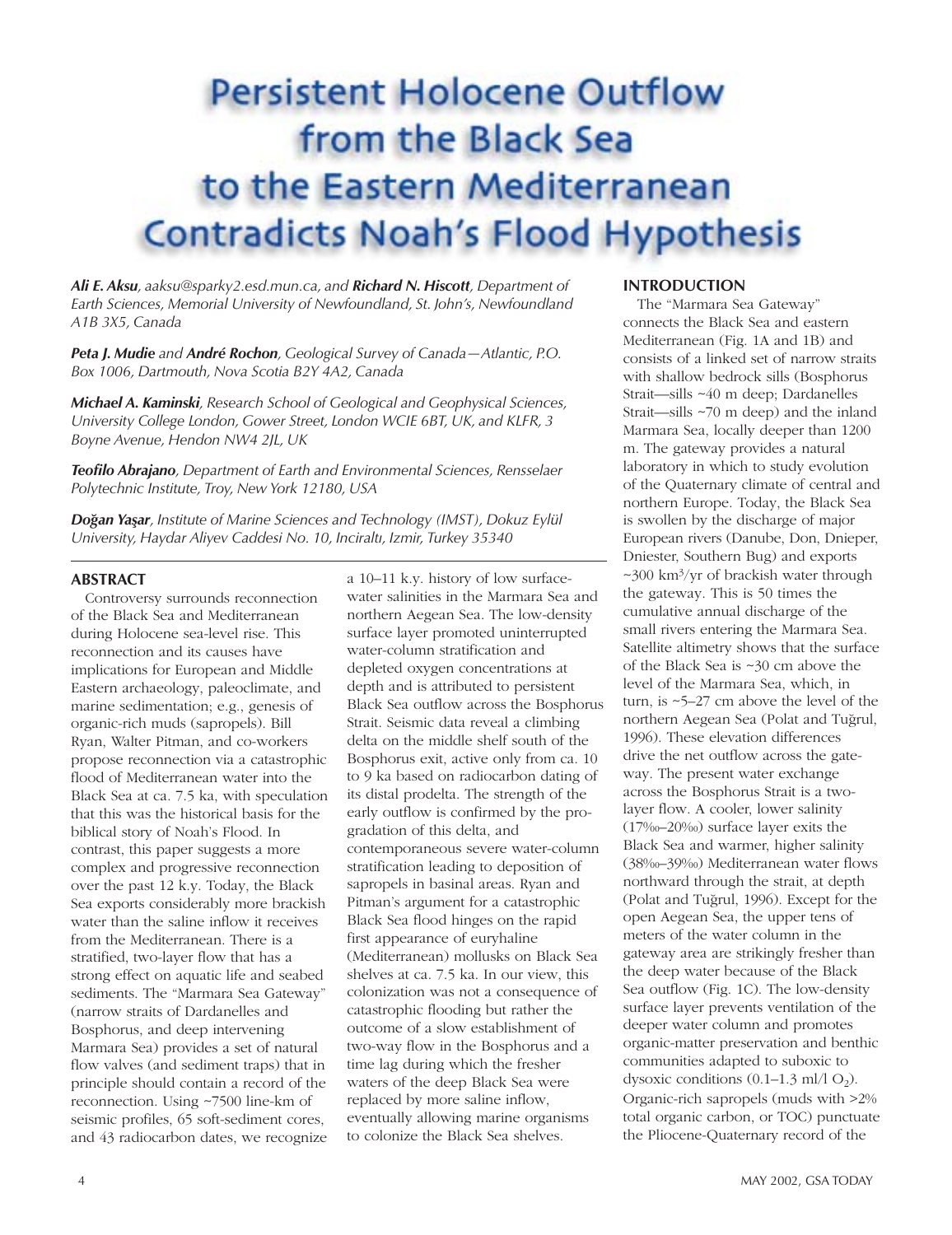

**Figure 1. A:** Location of the Marmara Sea, major European rivers entering the Black Sea, and part B. During deglaciation, the Volga system was connected to the Black Sea through the Manych outlet (Mamedov, 1997) and a link to the Don River. **B:** Simplified bathymetry in meters (Aksu et al., 1999b); location of cores, and conductivity-temperature-depth (CTD) stations 1–6, plotted in part C. Full core names: 20—AEG91-20; 11—MAR97-11; 9— MAR98-09; 12—MAR98-12. **C:** Salinity versus water depth in the upper 200 m (stations 1, 3, 6) or to the seabed (stations 2, 4, 5), showing sharp salinity-controlled pycnocline at  $\sim$ 20–25 m except in the Black Sea (subtle pycnocline at  $\sim$ 130 m) and the southern Aegean Sea (no low-salinity layer). The low-salinity surface lid originates from Black Sea outflow and promotes permanent stratification, which in turn promotes sub-pycnocline oxygen depletion. Salinity (CTD) data from archives of Institute of Marine Sciences and Technology.

eastern Mediterranean area, in part as a result of particularly strong periods of water-column stratification associated with Black Sea outflow (Aksu et al., 1995).

During Quaternary glaciations of the past 150 k.y. (oxygen isotopic stages 6, 4, 2), the straits were subaerially exposed (Yaltırak et al., 2002) and the present Marmara and Black seas were lakes. The reconnection of the Black Sea to the Mediterranean following the last glaciation has become an issue of intense controversy. Ryan et al. (1997) proposed the "Flood Hypothesis": a catastrophic refilling of the Black Sea basin at ca. 7.5 ka that took place in <2 yr. Before this event, the water level stood ~150 m below modern sea level

(Fig. 2A). They link this deluge with the biblical account of Noah's Flood and explain a low Black Sea (Lake) well into the Holocene by advocating a dry central European climate. Because the Mediterranean and Marmara water levels had already risen to −15 m by ca. 7.5 ka, well above the present bedrock sills in the Bosphorus Strait, Ryan et al. (1997) require a hypothetical sediment dam to hold back the global ocean. At the time of reconnection, they propose that "The soil and debris that had once dammed the [Bosphorus Strait] were quickly swept away.… Ten cubic miles of [Mediterranean] water poured through each day, two hundred times what flows over Niagara Falls,"

(Ryan and Pitman, 1999, p. 234). Radiocarbon dates of ca. 7.5 ka for the first euryhaline mollusks (salinity tolerance ~20‰–40‰; Knox, 1986) to populate the drowned shelves of the northern Black Sea are used to date the flood. Many readers will be familiar with the Flood Hypothesis from articles in *National Geographic* (May 2001), *Scientific American* (February 1999), *New Scientist* (October 4, 1997), *Earth* (August 1998), and other media (e.g., BBC documentary, "Horizon," December 16, 1996).

The controversy triggered by the widespread publication of the Flood Hypothesis has catalyzed new interest in the paleoceanography of this region and has forced a thorough reexamination of diverse data sets. We began to study the gateway area in 1995 and have acquired ~7500 line-km of airgun, sparker, and Huntec boomer profiles (vertical resolution ~10–20 cm), 65 short cores, and 43 radiocarbon dates from cores (Aksu et al., 1999b, 2002a, 2002b; Hiscott et al., 2002; Mudie et al., 2001, 2002a, 2002b; Kaminski et al., 2002; Abrajano et al., 2002). The essential observations that can be used to resolve the controversy surrounding reconnection are summarized for the first time in this paper and point to persistent southward export of lowsalinity water from the Black Sea since at least 10 ka (Fig. 2A). Seismic, geochemical, sediment, microfossil, and palynological data provide no support whatsoever for a catastrophic northward flow of saline Mediterranean water.

Instead, we explain the reconnection by an "Outflow Hypothesis" (Fig. 2B) in which the Black Sea rose to the Bosphorus sill depth by ca.11–10 ka, when the Marmara Sea was ~20 m lower. The burgeoning Black Sea fed a brackishwater torrent that deposited a delta at the southern end of the Bosphorus Strait and that strongly influenced microfossil communities and sediment characteristics across the gateway. The Black Sea was refilled by the Danube, Dniester, Southern Bug, Dnieper, and Don Rivers, augmented at times by the Volga discharge through the Manych outlet (Mamedov, 1997) and connection to the Don valley (Fig. 1A). The combined drainage area of these six rivers equals that of the Mississippi-Missouri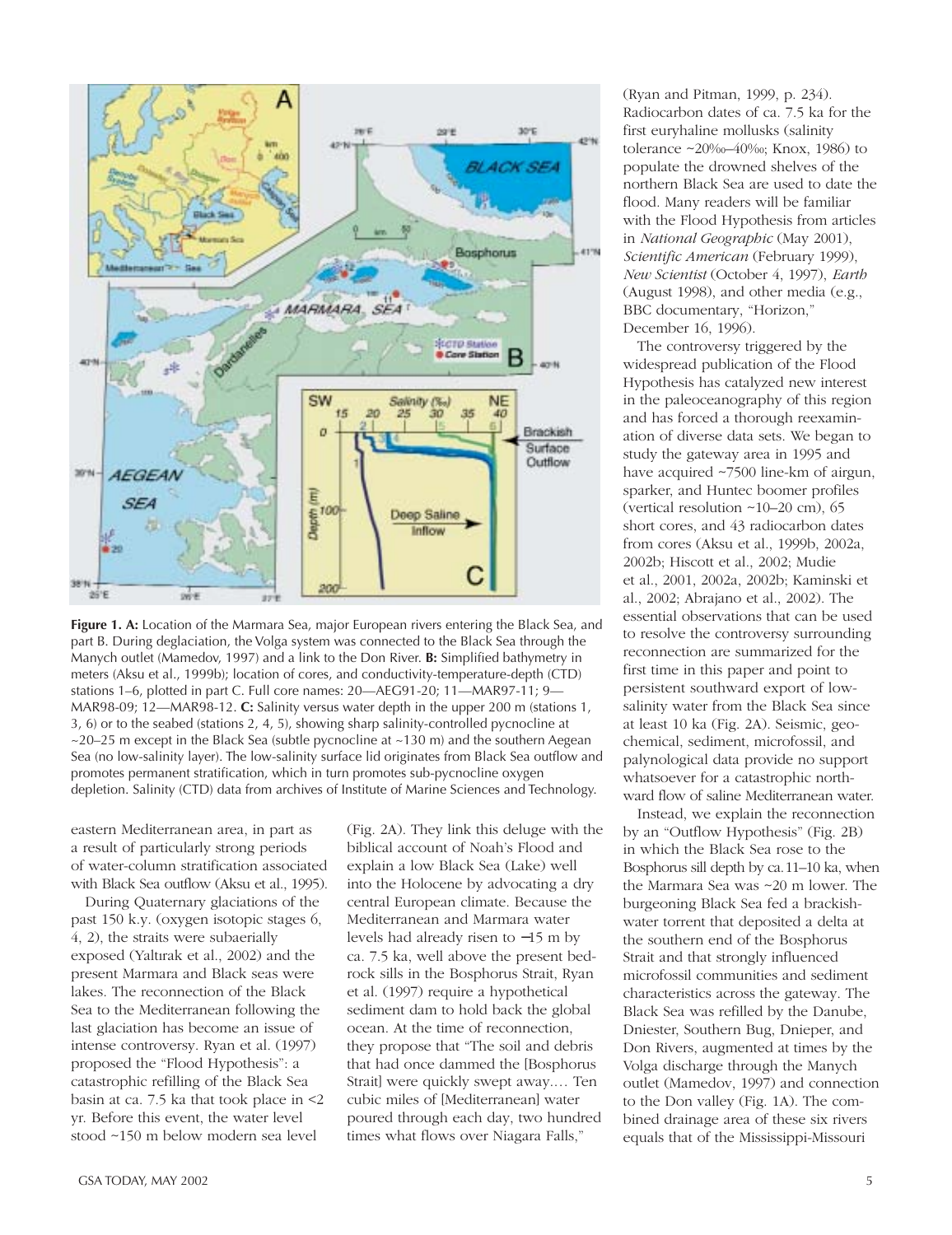

**Figure 2.** Schematic water-level histories of the Black Sea, Marmara Sea, and Mediterranean (Aegean) Sea according to the Flood Hypothesis (**A**; Ryan and Pitman, 1999) and the Outflow Hypothesis (**B**; Aksu et al., 1999b; Aksu et al., 2002b; Hiscott et al., 2002). In both plots, the Mediterranean curve is the Barbados (global) curve of Fairbanks (1989). When Mediterranean and Marmara curves are superimposed (from ca. 12 to 10 ka), the Marmara Sea was an embayment of the Mediterranean. According to the Flood Hypothesis, the Marmara and Mediterranean catastrophically flooded into the depressed Black Sea basin when a hypothetical sediment dam in the Bosphorus channel was scoured away;

system. Although the Flood Hypothesis requires that eastern Europe was dry prior to ca. 7.5 ka, a large body of palynological data from lakes in the region and marine studies document increased precipitation and a wetter climate starting earlier, at ca. 12 ka (Harrison et al., 1996; Mudie et al., 2002b).

#### **CORE DATA**

Four 125–235 cm-long cores—three in the Marmara Sea and one in the Aegean—clarify the history of the gateway area since ca. 15 ka (Figs. 1B and 3). Black Sea cores are discussed elsewhere (Aksu et al., 2002b) because they do not constrain the reconnection as well as gateway cores. Sediments are mainly burrowed muds with scattered shells, except for sand below 95 cm in

Core 9 and laminated muds in sapropels. Downcore plots were recast into the time dimension using 13 radiocarbon dates and, for Aegean Core 20, additional age picks for Santorini ash Z-2 and the oxygen isotopic stage 2/1 transition.

Benthic foraminifera allow estimation of bottom water oxygenation, using the benthic foraminiferal oxygen index (BFOI) of Kaiho (1994). Low values indicate dysoxic conditions at the seabed below a stratified water column (Kaminski et al., 2002). In the central Marmara Sea and northern Aegean Sea (Cores 12 and 20), values are lowest and hence greatest stratification occurred during deposition of organicrich sapropels from ca. 10 to 6.5 ka. In contrast, off active southern-shelf deltas in the Marmara Sea and at the southern

subsequently, the Black Sea began to flow outward across the gateway. The Flood Hypothesis predicts thorough mixing of the Marmara Sea water column until ca. 7.5 ka with a final turbulent stirring and flushing in of Mediterranean fauna and flora. According to the Outflow Hypothesis, the Black Sea reached a −40 m bedrock sill depth in the Bosphorus Strait first, initiating a cascade downslope into the rising Marmara Sea and building the delta of Figure 4. This hypothesis does not involve a catastrophic flood. The Outflow Hypothesis predicts stratification and low oxygen conditions in the Marmara Sea since ca. 10 ka, similar to today (Figure 1C).

> exit of the Bosphorus Strait (Cores 11 and 9; Figs. 1B and 4A), stratification has persisted since postglacial inundation (ca. 12 ka at core site 11 and ca. 9 ka at core site 9).

We measured the carbon isotopic composition,  $\delta^{13}$ C, of a number of fatty acids like the dominant n-hexadecanoic acid  $(C_{16})$  and n-octadecanoic acid  $(C_{18})$ . In Cores 20 and 12, the highest TOC occurs in sediments deposited from 10–6.5 ka, at or just above an interval with the most negative  $\delta^{13}C_{16}$ and  $\delta^{13}C_{18}$  (Fig. 3; Aksu et al., 1999a, Abrajano et al., 2002).  $\delta^{13}$ C in the carbon fixed by photosynthesizers reflects the  $\delta^{13}$ C in the dissolved inorganic carbon (DIC) used by these organisms. An effective way to deplete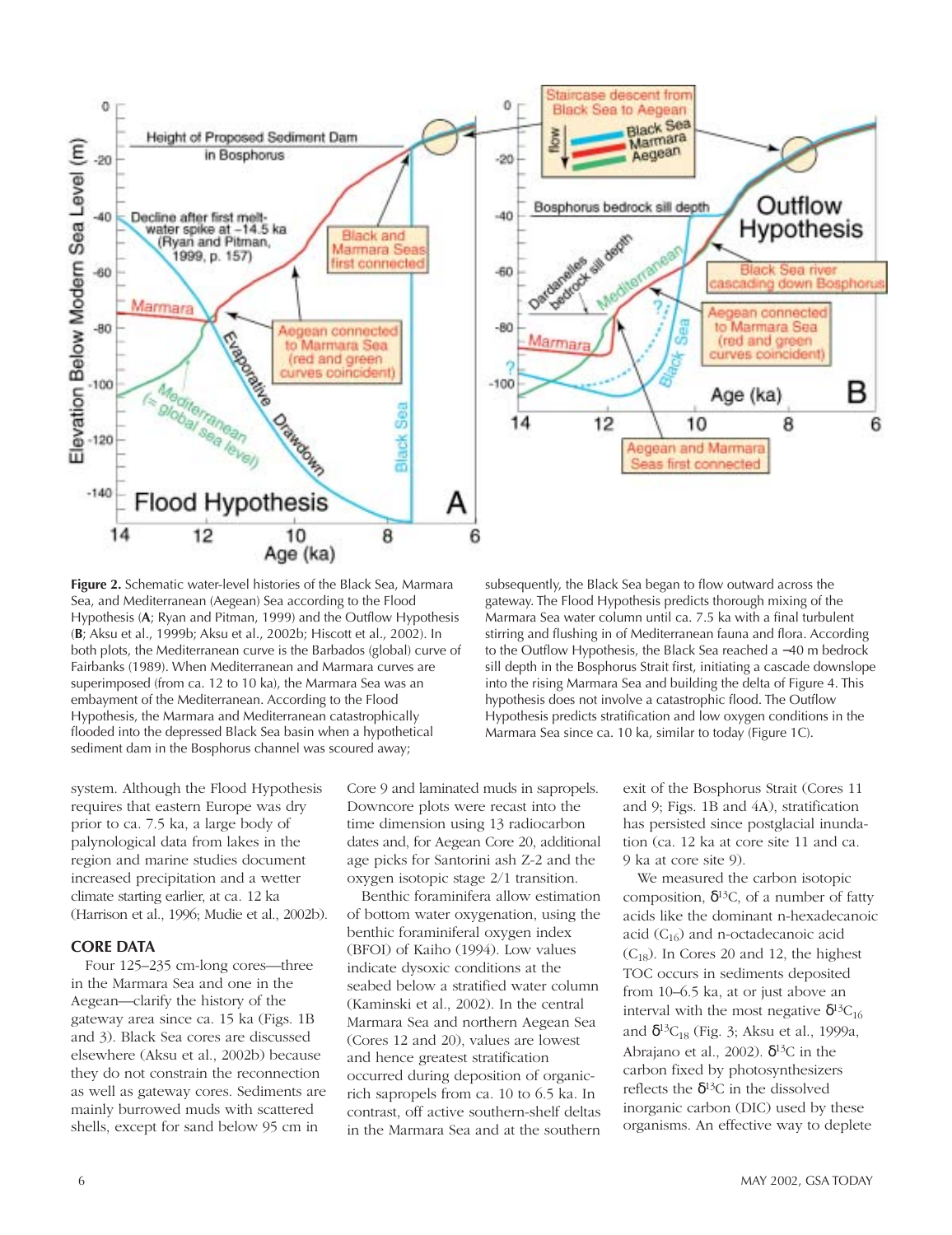

13C in the water column DIC and lower  $\delta^{13}$ C is to increase the contribution of respired carbon relative to atmospheric abundances. This is exactly what would occur in an unventilated (stratified) water column, whereas enhanced net primary production would create the opposite fatty-acid  $\delta^{13}$ C trend. Black Sea outflow was the probable cause of the stratification.

Dinoflagellate cysts *Brigantedinium simplex* (Fig. 3A) and *Spiniferites cruciformis* (Fig. 3B, 3C, and 3D) are sensitive indicators of low-salinity marine, and fresh and/or brackish water conditions, respectively, and can be used to trace water masses. Mildly brackish water conditions prevailed in the Marmara Sea before its reconnection with the Aegean at ca. 12 ka (Cores 11 and 12), continued until ca. 9 ka off river deltas of the southern Marmara shelf (Core 11), and accompanied the development of sapropel in the Aegean Sea from ca. 10 to 6.5 ka (Core 20). The only realistic source of significant brackish water in the northern Aegean Sea is outflow from the Black Sea, because small rivers in the region have insufficient catchments and discharges. The ouflow is confirmed in Core 12 by a broad peak in *Peridinium ponticum* (endemic to the Black Sea) from ca. 11 to 6 ka (Mudie et al., 2002b). Thus Black Sea overflow began prior to the hypothesized flood.

Pollen abundance indicates increased terrigenous supply from rivers beginning at ca. 11–10 ka and declining in the

**Figure 3.** Downcore plots of key proxy variables, explained in text. Core locations in Figure 1B. The water depth at each site is indicated (e.g., −630 m). Samples have been transposed into a time domain using radiocarbon dates tabulated in Aksu et al. (2002a), and the oxygen-isotope and ash record in Core 20. Control points are marked by red \* symbols along the age scale. Where red dots (sample positions) cluster, the accumulation rate was highest (e.g., deltaic strata at the base of Cores 11 and 9). Where red dots are missing for some variables, the species required for determinations were absent (e.g., *Turborotalita* The mauve-colored band from ca. 10–6.5 ka coincides with sapropel deposition and significant changes in several proxy variables.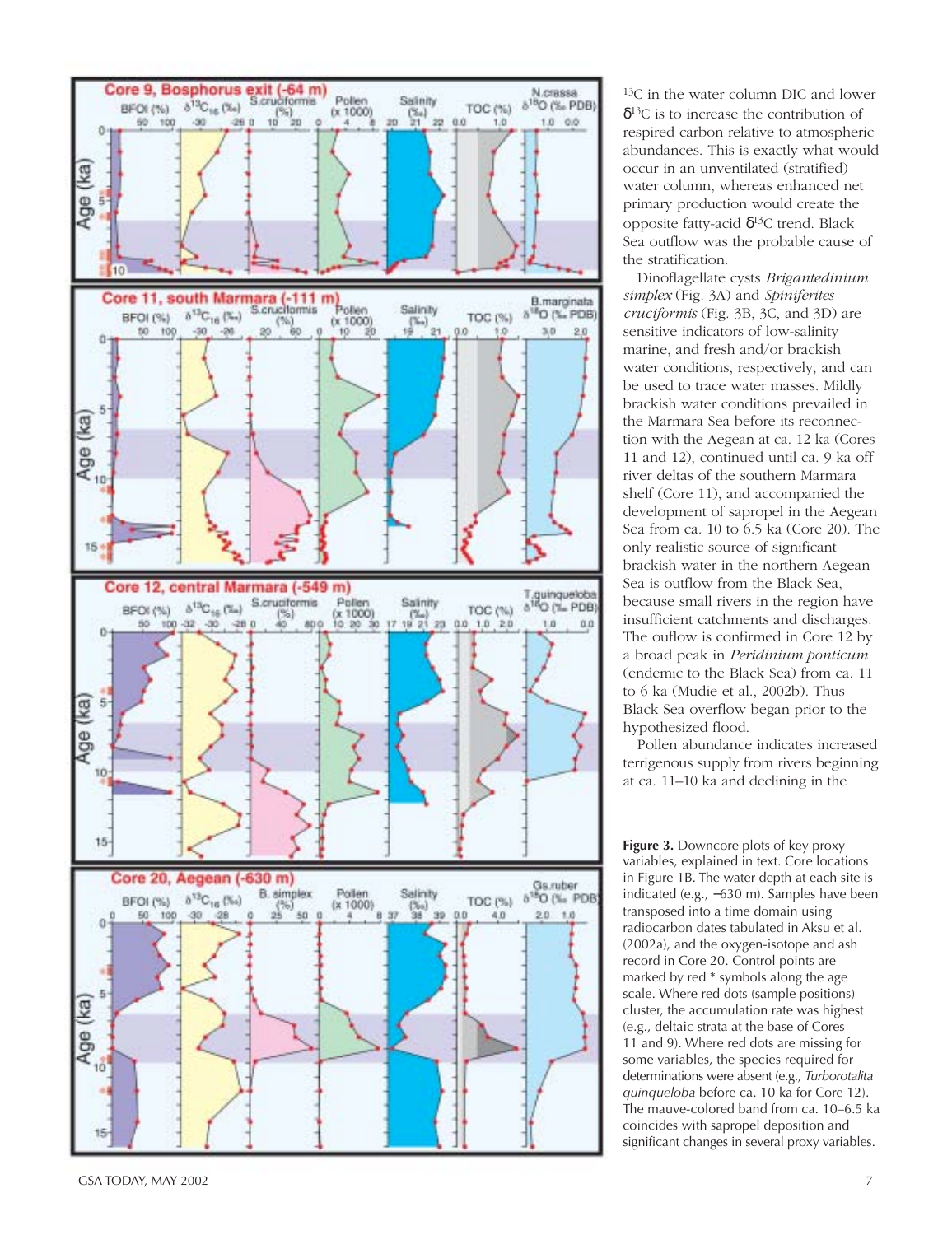

**Figure 4.** Outflow delta lobe in plan (**A:** sediment thicknesses in milliseconds of two-way traveltime where 10 ms  $\approx$  7.5 m) and cross section (**B:** Huntec deep-towed boomer profile). The topset-foreset

central Marmara and Aegean seas by ca. 6 ka (Cores 12 and 20). The persistent moderate pollen abundances at the southern exit from the Bosphorus Strait (Core 9) since ca. 9.5 ka are ascribed to pollen input into the Black Sea from major European rivers. Pollen profiles of southern Black Sea cores show no evidence of human settlement (deforestation or agriculture) before ca. 4 ka (Mudie et al., 2002b). This conflicts with the Ryan and Pitman (1999) hypothesis of widespread agricultural activity on Black Sea shelves before their proposed catastrophic flood.

Paleo–sea-surface salinity (SSS) was calculated as explained in Aksu et al. (1995) using a Mediterranean-based transfer function to determine seasurface temperatures, the paleotemperature equation of Shackleton (1974) to determine  $\delta^{18}$ O of the ancient surface waters, and empirical data to relate these latter values to salinity. In the Aegean and central Marmara seas, SSS dropped dramatically during sapropel deposition (Cores 20 and 12). SSS at the southern exit from the Bosphorus Strait was depressed from ca. 10 to 9 ka, consistent with high abundances of the fresh and/or brackish-water indicator, dinocyst *S. cruciformis*.

Elevated TOC in Aegean Sea sediments coincides with lowered SSS, increased terrigenous supply of pollen, and increased stratification of the water column (low BFOI). In the Marmara Sea, TOC has been persistently high since ca. 11–10 ka, with a moderate decrease since ca. 5–3 ka away from the Bosphorus exit (Cores 12 and 11). Pollen abundance mimics these trends, confirming the terrestrial origin of the organic matter (Mudie et al., 2002b; Abrajano et al., 2002). The core data indicate development of a brackishwater surface layer in the Marmara Sea by ca. 11–10 ka, with strongest watercolumn stratification from ca. 10 to 6.5 ka when widespread sapropel developed in the gateway area. Today, the brackish-water surface layer originates entirely from Black Sea outflow. There is no interruption in the degree of stratification at ca. 7.5 ka, as would surely have accompanied a catastrophic flood. Similarly, the failure of open-marine foraminifera to colonize the Marmara Sea at ca. 7.5 ka is inconsistent with a major flood (Aksu et al., 2002b; Kaminski et al., 2002).

#### **OUTFLOW DELTA AT THE SOUTHERN BOSPHORUS EXIT**

Perhaps the best physical evidence

transition (offlap break) climbs consistently from north to south, indicating progradation during a relative sea-level rise. Foresets  $\text{dip } \sim 2^{\circ}$ . Core 9 (Fig. 3) was raised from the distal prodelta fringe.

> for early and strong Black Sea outflow is a 10–9 ka delta lobe at the southern exit of the Bosphorus Strait (Fig. 4). Its age is constrained by radiocarbon dates in the distal prodelta (Core 9, Fig. 4A). The only source for the deltaic sediment is the strait itself. There is no shelf-edge delta here, only a mid-shelf delta with a topset-to-foreset transition that climbs in the seaward direction, indicating delta progradation into a rising water body. We compared the elevation of the topset-to-foreset transition to the Holocene global sealevel curve (Fig. 2). Global sea level is only compatible with a delta at this elevation during a narrow window of time, from ca. 10 to 9 ka. Before ca. 10 ka, this part of the shelf was subaerially exposed; after ca. 9 ka, the delta would have been drowned by rising sea level. Abandonment of the delta lobe at ca. 9 ka coincided with an increase in SSS at core site 9 (Fig. 3), presumably because of diminished brackish-water outflow through the strait and northward penetration of a saline wedge under the surface-water layer (Hiscott et al., 2002). Subsequently, a drape of transgressive-to-highstand mud accumulated here and throughout the Marmara Sea (Hiscott and Aksu, 2002). The resultant water-column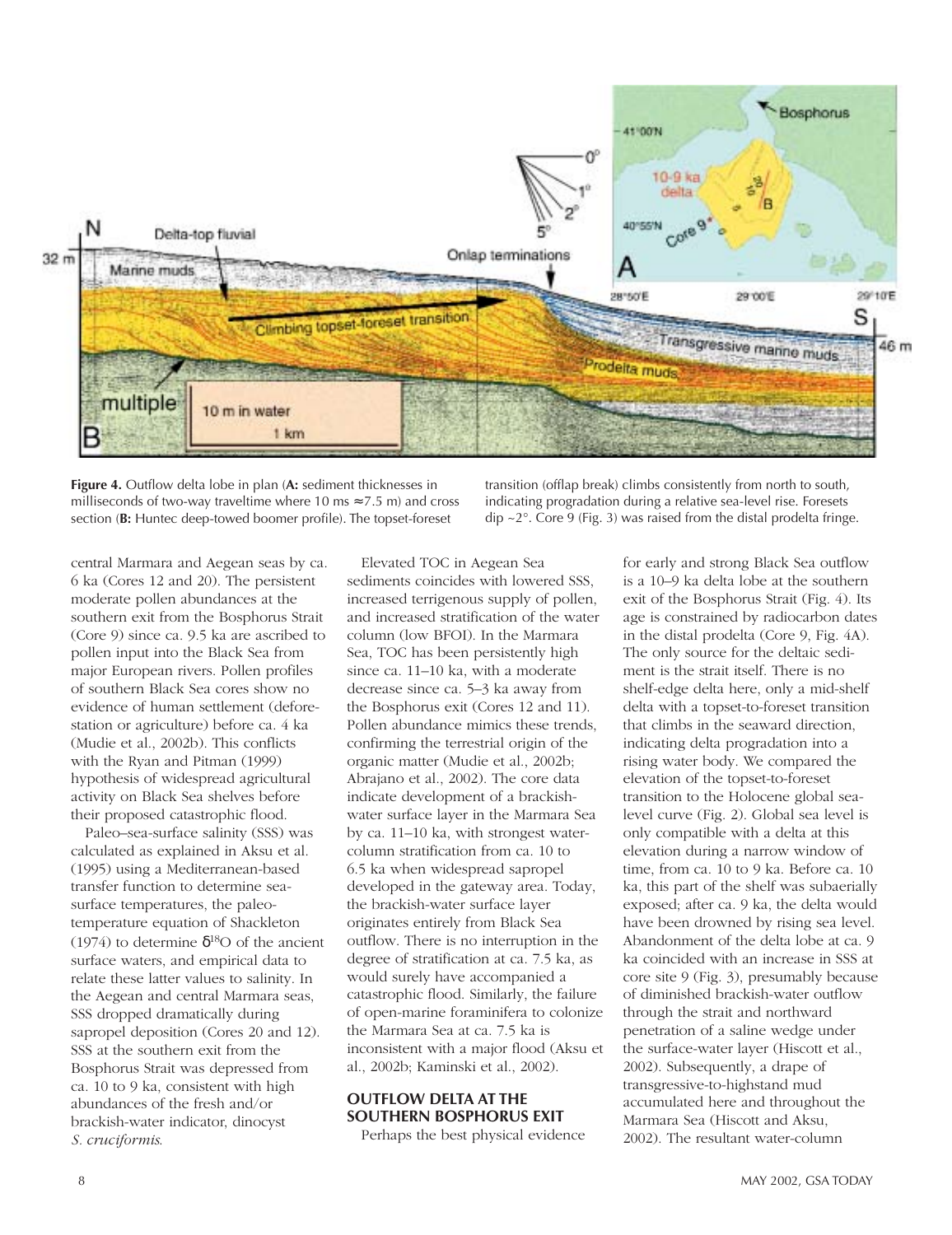stratification (estuarine circulation) promoted dysoxic bottom conditions that have persisted to the present (Fig. 3, BFOI).

#### **THE RECONNECTION PROCESS, WITH IMPLICATIONS FOR PIONEERING MOLLUSKS**

When the Aegean Sea first flooded across the Dardanelles Strait at ca. 12 ka, the surface of the Marmara Sea had an elevation of ~−90 m. Coastal areas were quickly flooded to an elevation of −75 m, drowning a lowstand unconformity and barrier islands (Fig. 2B; Hiscott and Aksu, 2002). The effects of the Mediterranean incursion are best seen in Core 12 (Fig. 3; SSS of 20‰ –21‰, falling *S. cruciformis*, sudden arrival of planktonic foraminifera *Turborotalita quinqueloba*). Away from deltas of the southern shelf and Bosphorus exit, a widespread mud drape quickly began to accumulate even in the narrow Dardanelles entrance and continues to accumulate today. There is no evidence for erosion of this drape by strong currents at ca. 7.5 ka. The Marmara Sea then continued to rise with the global ocean. By ca. 11–10 ka, the Black Sea had risen to the Bosphorus bedrock sill depth of −40 m and began to spill into the Marmara Sea, producing a climbing delta at the southern end of the strait and initiating a period of uninterrupted outflow and water-column stratification. For the first ~1000 yr, the Black Sea was likely significantly higher than the Marmara Sea (Fig. 2B), so that the Bosphorus channel may have been occupied by a south-flowing river supplied entirely by Black Sea outflow. Later, by ca. 9 ka, the Marmara Sea rose to the level of the sills in the Bosphorus, and perhaps 500–1000 yr later a saline wedge had penetrated well into the strait, leading ultimately to the initiation of a two-layer flow by perhaps ca. 8 ka (Lane-Serff et al., 1997; Kaminski et al., 2002).

On the southwestern Black Sea shelf, a set of back-stepping barrier islands convince us that the transgression was not geologically instantaneous (Aksu et al., 2002a). We infer, based on extrapolated core dates, that lowstand shelf-edge deltas in the Black Sea were inundated by ca. 12–11 ka as a consequence of increased precipitation over Europe (Harrison et al., 1996). Black Sea outflow was initially quite strong, filling the entire cross section of the Bosphorus. Only when the outflow became weaker and the global ocean matched the Black Sea height did the first saline Mediterranean deep water begin to cross the Bosphorus Strait. We estimate that this first true reconnection of the Black Sea and the Mediterranean Sea took place at ca. 8 ka, delayed because of the time lag involved with developing two-layer flow (Lane-Serff et al., 1997). Once initiated, protracted filling of the deeper central regions of the Black Sea with more dense saline water would have been a prerequisite to the successful colonization of shallow shelf areas by euryhaline mollusks. The radiocarbon dates of ca. 7.5 ka reported by Ryan et al. (1997) record, in our view, the rising of the Black Sea pycnocline (density interface above the saline deep water) to shelf depths, allowing open-marine fauna to live in these areas. Previously, the surface 100–200 m was too fresh and the salinity was likely too rapidly changing to permit even opportunist species to colonize the seabed.

#### **CONCLUSIONS**

We are convinced that the Outflow Hypothesis provides the best explanation for seismic, sediment, and fossil data in the Marmara Sea Gateway. Many of our observations are entirely incompatible with a late catastrophic flooding of the Black Sea, a circumstance that provides sufficient grounds to discard this hypothesis, following accepted scientific methodology. Nevertheless, there are new intriguing issues that demonstrate a need to more systematically evaluate the late Quaternary history of the gateway. The pre-Holocene sea-level history in the Black Sea is still poorly constrained. Sea-level rise may have started as early as ca. 17 ka as postulated by Pirazzoli (1996), or may have been delayed until ca. 11 ka as inferred by Aksu et al. (2002a). The pace of saltwater flow into the Black Sea basin, and the manner in which invertebrate organisms adapt and migrate into new and changing environments are central to a full understanding of the significance of the

7.5 ka date for the arrival of pioneering euryhaline mollusks. More generally, many lessons can be learned in the gateway area regarding the oceanography of marginal seas, lags in the establishment of water-mass and biotic linkages across narrow straits, and controls on the accumulation of organic-rich muds. Many of these issues can only be addressed in the Marmara Sea Gateway—nowhere else on Earth is there a comparable naturally regulated link between a large inland sea and the global ocean.

#### **ACKNOWLEDGMENTS**

We thank Erol Izdar and Orhan Uslu (former directors, Institute of Marine Sciences and Technology) and the officers and crew of the R/V *Koca Piri Reis*. Funding and in-kind support were provided by the Natural Sciences and Engineering Research Council of Canada, the *Piri Reis* Foundation, and the Geological Survey of Canada. We thank Marc De Batist, David Piper, and Karl Karlstrom for their reviews of the manuscript.

#### **REFERENCES CITED**

Abrajano, T., Aksu, A.E., Hiscott, R.N., and Mudie, P.J., 2002, Aspects of carbon isotope biogeochemistry of late Quaternary sediments from the Marmara Sea and Black Sea: Marine Geology (in press).

Aksu, A.E., Yaşar, D., and Mudie, P.J., 1995, Paleoclimatic and paleoceanographic circumstances leading to the development of sapropel layer S1 in the Aegean Sea basins: Palaeogeography Palaeoclimatology Palaeoecology, v. 116, p. 71–101.

Aksu, A.E., Abrajano, T., Mudie, P.J., and Yaşar, D., 1999a, Organic geochemical and palynological evidence for the Aegean Sea sapropel S1: Marine Geology, v. 153, p. 303–318.

Aksu, A.E., Hiscott, R.N., and Yaşar, D., 1999b, Oscillating Quaternary water levels of the Marmara Sea and vigorous outflow into the Aegean Sea from the Marmara Sea–Black Sea drainage corridor: Marine Geology, v. 153, p. 275–302.

Aksu, A.E., Hiscott, R.N., Kaminski, M.A., Mudie, P.J., Gillespie, H., Abrajano, T., and Yaşar, D., 2002a, Last glacial–Holocene paleoceanography of the Black Sea and Marmara Sea: Stable isotopic, foraminiferal, and coccolith evidence: Marine Geology (in press).

Aksu, A.E., Hiscott, R.N., Yaşar, D., Işler, F.I., and Marsh, S., 2002b, Seismic stratigraphy of late Quaternary deposits from the southwestern Black Sea shelf: Evidence for noncatastrophic variations in sea level during the last 10,000 years: Marine Geology (in press).

Fairbanks, R.G., 1989, A 17,000 year glacio-eustatic sea-level record: Influence of glacial melting rates on the Younger Dryas event and deep-ocean circulation: Nature, v. 342, p. 637–642.

Harrison, S.P., Yu, G., and Tarasov, P., 1996, Late Quaternary lake-level record from northern Eurasia: Quaternary Research, v. 45, p. 138–159.

Hiscott, R.N., and Aksu, A.E., 2002, Late Quaternary history of the Marmara Sea and Black Sea from highresolution seismic and gravity core studies: Marine Geology (in press).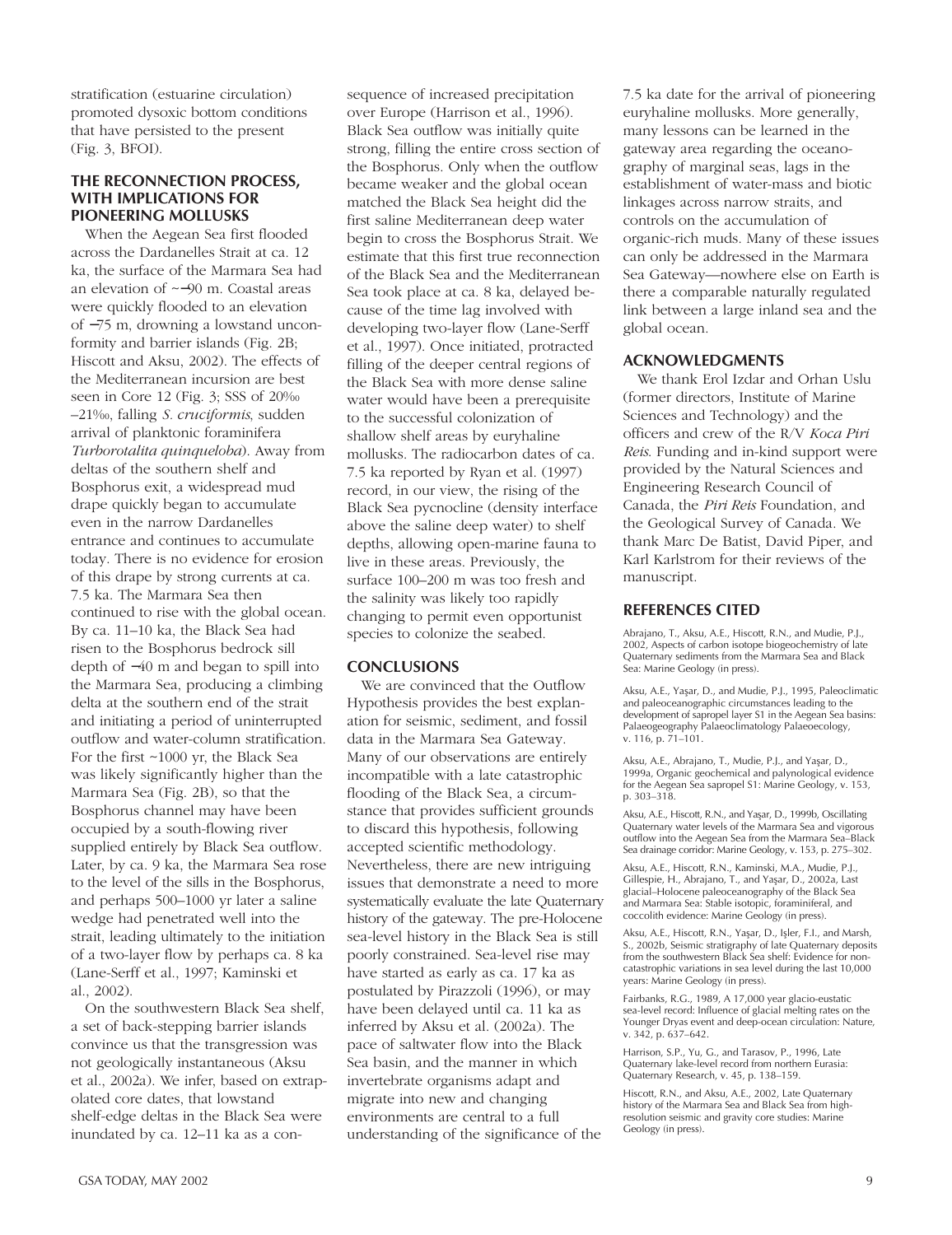Hiscott, R.N., Aksu, A.E., Yaşar, D., Kaminski, M.A., Mudie, P.J., Kostylev, V., MacDonald, J., Işler, F.I., and Lord, A.R., 2002, Deltas south of the Bosphorus Strait record persistent Black Sea outflow to the Marmara Sea since ~10 ka: Marine Geology (in press).

Kaiho, K., 1994, Benthic foraminiferal dissolved-oxygen index and dissolved-oxygen levels in the modern ocean: Geology, v. 22, p. 719–722.

Kaminski, M.A., Aksu, A.E., Hiscott, R.N., Box, M., Al-Salameen, M., and Filipescu, S., 2002, Late glacial to Holocene benthic foraminifera in the Marmara Sea: Marine Geology (in press).

Knox, G.A., 1986, Estuarine Ecosystems: A systems approach, volume 1: Boca Raton, Florida, USA, CRC Press, 289 p.

Lane-Serff, G., Rohling, E.J., Bryden, H.L., and Charnock, H., 1997, Postglacial connection of the Black Sea to the Mediterranean and its relation to the timing of sapropel formation: Paleoceanography, v. 12, p. 169–174.

Mamedov, A.V., 1997, The late Pleistocene–Holocene history of the Caspian Sea: Quaternary International, v. 41–42, p. 161–166.

Mudie, P.J., Aksu, A.E., and Yaşar, D., 2001, Late Quaternary dinocysts from the Black, Marmara, and Aegean Seas: Variations in assemblages, morphology, and paleosalinity: Marine Micropaleontology, v. 43, p. 155–178.

Mudie, P.J., Rochon, A., and Aksu, A.E., 2002a, Pollen stratigraphy of late Quaternary cores from Marmara Sea: Land-sea correlation and paleoclimatic history: Marine Geology (in press).

Mudie, P.J., Rochon, A., Aksu, A.E., and Gillespie, H., 2002b, Dinoflagellate cysts and freshwater algae and fungal spores as salinity indicators in late Quaternary cores from Marmara and Black Seas: Marine Geology (in press).

Pirazzoli, P.A., 1996, Sea-level changes: The last 20000 years: New York, John Wiley & Sons, 211 p.

Polat, Ç., and Tuğrul, S., 1996, Chemical exchange between the Mediterranean and Black Sea via the Turkish Straits, *in* Briand, F., ed., Dynamics of Mediterranean straits and channels: Bulletin de l'Institut Océanographique, Monaco, Special No. 17, CIESME Science Series No. 2, p. 167–186.

Ryan, W.B.F., and Pitman, III, W.C., 1999, Noah's Flood: The new scientific discoveries about the event that changed history: New York, Simon & Schuster, 319 p.

Ryan, W.B.F., Pitman, III, W.C., Major, C.O., Shimkus, K., Maskalenko, V., Jones, G.A., Dimitrov, P., Görür, N., Sakınç, M., and Yüce, H., 1997, An abrupt drowning of the Black Sea shelf: Marine Geology, v. 138, p. 119–126.

Shackleton, N.J., 1974, Attainment of isotopic equilibrium between ocean water and benthonic foraminifera genus *Uvigerina*: Isotopic changes in the ocean during the last glacial: Centre National de Recherche Scientifique et Colloques Internationales, v. 219, p. 203–209.

Yaltırak, C., Sakınç, M., Aksu, A.E., Hiscott, R.N., Galleb, B., and Ülgen, U.B., 2002, Global sea-level variations and raised coastal deposits along the southwestern Marmara Sea during the last 224,000 years: Marine Geology (in press).

*Manuscript received January 14, 2002; accepted March 8, 2002.* ▲

# DIALOGUE



James "Bud" Alcock

### **Enthusiasm for Earth System Science Continues at GSA**

*James "Bud" Alcock, Pennsylvania State University, Abington College*

Many of my younger colleagues will not be familiar with the Whole Earth Catalogue, a wonderful '60s–'70s compilation of ideas and tools for alternative lifestyles. It was an attempt to bring many disparate areas of interest, knowledge, and technology together in a single integrated resource. The growing field of earth systems science reminds me of the catalog. In a world where science so often tends toward evergreater fragmentation and specialization, earth systems science recognizes the complex connections that act within different realms of the geoscience and across disciplines. Much as the shift in biology to an ecology-based science in the late 1960s revolutionized our understanding of evolution and biological function, viewing Earth as a single complex system has the potential to allow us to develop a truly global view of our planet and its history.

My first exposure to earth systems science occurred shortly after I joined the Department of Environmental Sciences at Penn State Abington. Lee Kump, Jim Kasting, Rob Crane, Kate Freeman, and Eric Barron at University Park were developing an introductory course that used systems and graphical analysis to study Earth's physical environment. Asked to teach the course at the Abington Campus, I simply fell in love

with its ideas, especially the intellectual power that can be obtained from systems analysis supported by simple models. The key is a recognition of the importance of feedback in controlling change within natural systems.

For example, I model the Amazon rainforest ecosystem and the effect of deforestation on system stability for my students. In the forest, there is positive feedback between levels of precipitation and the amount of area covered by healthy forest. Significant decreases in precipitation would be expected to cause losses within the forest. Loss of trees will reduce evapotranspiration in the area and so reduce overall humidity and precipitation. What I find interesting about the system is that this feedback has the potential to stabilize a healthy rainforest and to create a point of no return within the system after significant deforestation. If the point of no return were reached, runaway behavior would lead to collapse of the ecosystem. A simple analysis recognizing interconnections between forest, climate, and human behavior leads to a depressing but important prediction.

It is the ability of systems analysis to cut through the complexity of an earth system to identify its most important functions and components that makes it such a powerful tool. Obviously, a simple analysis, such as the one I describe above, may be wrong. However, even if proven incorrect, I would argue the analysis is important because it identifies questions that need to be answered and so is a valuable tool in directing research.

This past summer, GSA and the Geological Society of London sponsored a joint meeting, Earth Systems Processes. The meeting was full of ideas and intellectual energy based on a systems approach to the earth sciences. As Sharon Mosher said in an earlier "Dialogue" reporting on the event, "... it has been years since I have attended a meeting that had such scientific enthusiasm." Topics ranged from snowball Earth (both the why it could and why it couldn't happen), to changes in atmospheric carbon over time, to the effects of temperature of Venutian plate tectonics, among many others. This fall in Denver, Lee Kump and I hope to recapture a little of that meeting's magic in a technical session that explores the role of feedback in controlling earth systems. We encourage you to use this opportunity to learn more about earth systems science if you are not familiar with it or to share your ideas and research on earth systems if you are.